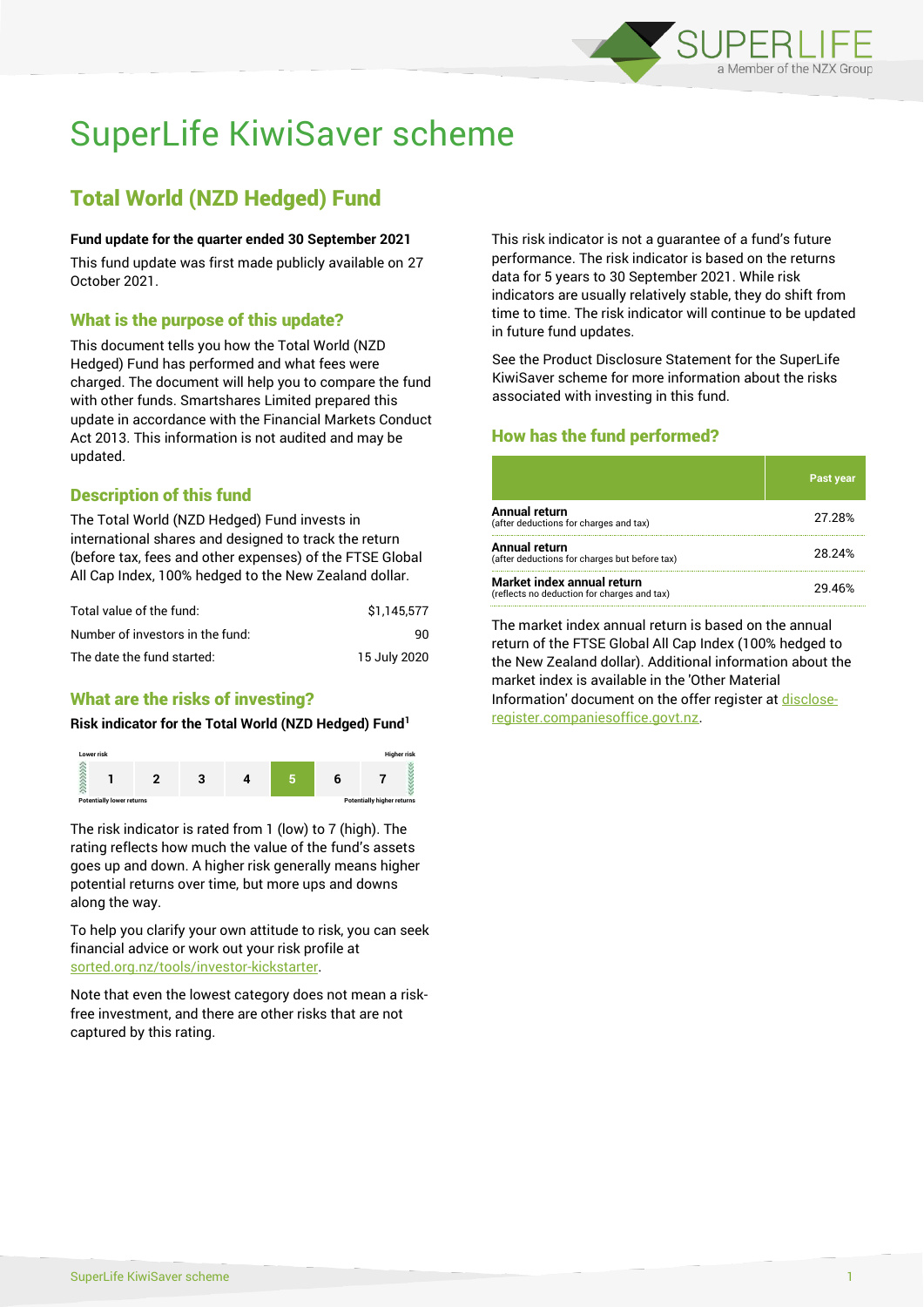

# What fees are investors charged?

Investors in the Total World (NZD Hedged) Fund are charged fund charges. These are as follows:

|                                                    | % per annum of fund's<br>net asset value |  |
|----------------------------------------------------|------------------------------------------|--|
| <b>Total fund charges</b>                          | 0.58%                                    |  |
| Which are made up of:                              |                                          |  |
| <b>Total management and administration charges</b> | 0.58%                                    |  |
| Including:                                         |                                          |  |
| Manager's basic fee                                | 0.57%                                    |  |
| Other management and<br>administration charges     | 0.01%                                    |  |
| Other charges                                      | Dollar amount per investor               |  |
| Administration fee                                 | з<br>\$30 per annum                      |  |

Investors may also be charged individual action fees for specific actions or decisions (for example, if an investor has a financial adviser and has agreed to pay a fee to the adviser for providing financial advice). See the Product Disclosure Statement for the SuperLife KiwiSaver scheme for more information about those fees.

The fees set out above include GST where applicable.

Small differences in fees and charges can have a big impact on your investment over the long term.

## Example of how this applies to an investor

Jess had \$10,000 in the fund at the start of the year and did not make any further contributions. At the end of the year, Jess received a return after fund charges were deducted of \$2,728 (that is 27.28% of her initial \$10,000). Jess paid other charges of \$30. This gives Jess a total return after tax of \$2,698 for the year.

### What does the fund invest in?

#### **Actual investment mix**

This shows the types of assets that the fund invests in.



#### **Target investment mix**

This shows the mix of assets that the fund generally intends to invest in.

| <b>Asset Category</b>        | <b>Target asset mix</b> |
|------------------------------|-------------------------|
| Cash and cash equivalents    |                         |
| New Zealand fixed interest   |                         |
| International fixed interest |                         |
| Australasian equities        |                         |
| International equities       | 100.00%                 |
| Listed property              |                         |
| Unlisted property            |                         |
| Commodities                  |                         |
| Other                        |                         |